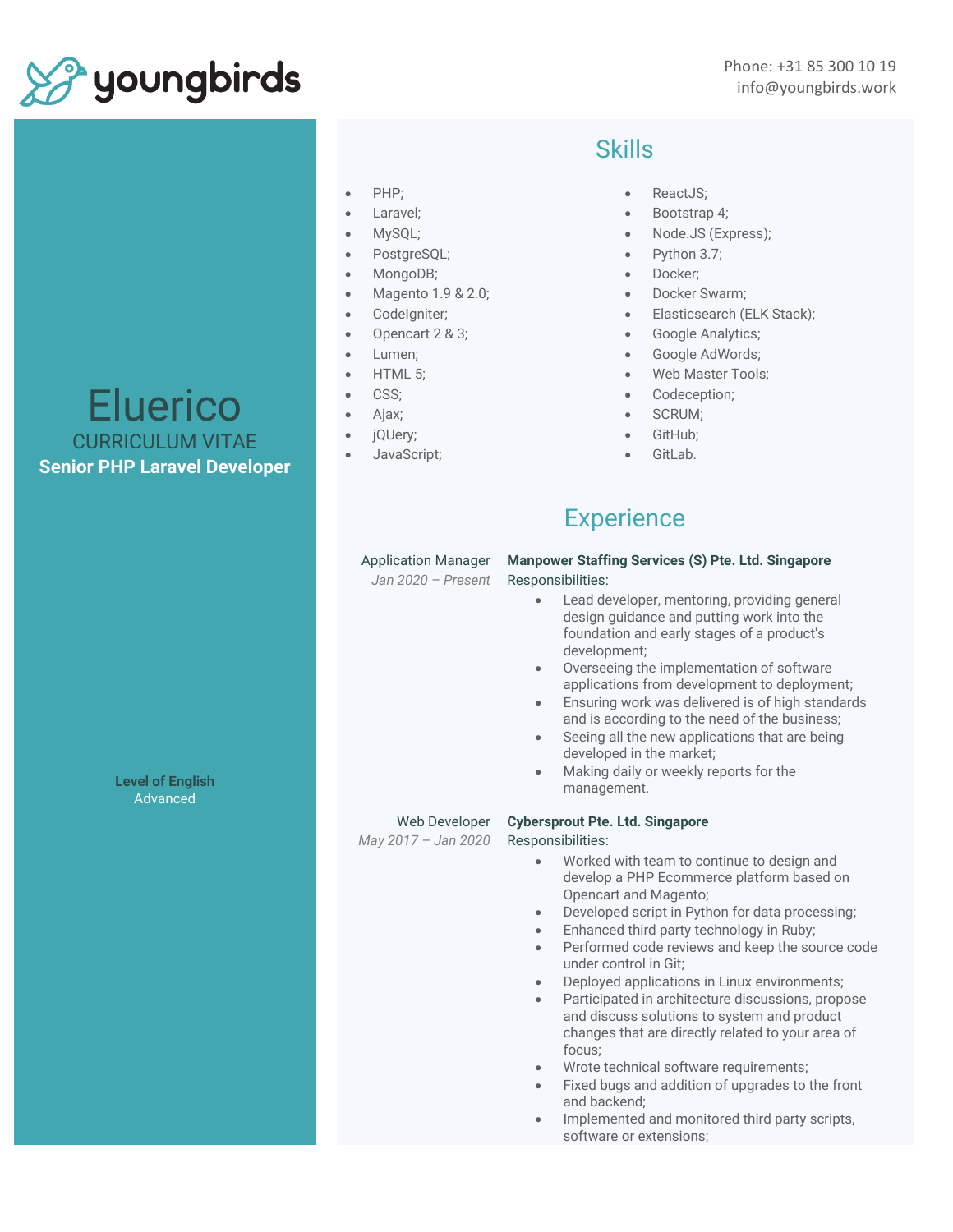

|                                                     | Worked closely with online marketing team to<br>$\bullet$<br>upgrade website and integrate with marketing<br>requirements.                                                                                                                                                                                                                                                                                                                                                                                                                                                                                                                                                                                                                                                                                                                                                                                                                                                                                                                                                                                                                                                                                                                                                                                                                                                                                                                                                      |
|-----------------------------------------------------|---------------------------------------------------------------------------------------------------------------------------------------------------------------------------------------------------------------------------------------------------------------------------------------------------------------------------------------------------------------------------------------------------------------------------------------------------------------------------------------------------------------------------------------------------------------------------------------------------------------------------------------------------------------------------------------------------------------------------------------------------------------------------------------------------------------------------------------------------------------------------------------------------------------------------------------------------------------------------------------------------------------------------------------------------------------------------------------------------------------------------------------------------------------------------------------------------------------------------------------------------------------------------------------------------------------------------------------------------------------------------------------------------------------------------------------------------------------------------------|
| Web / Magento<br>Developer<br>Aug 2015 - April 2017 | <b>Brady Philippines Direct Marketing Inc.</b><br>Responsibilities:<br>Completed tickets in a Kanban board and delivered<br>it on time;<br>Customized and style Magento front-end;<br>$\bullet$<br>Created, install and configure various magento<br>$\bullet$<br>extensions:<br>Imported and export e-commerce data using<br>$\bullet$<br>magmi import tool;<br>Bulit a Magento site from an approved design to a<br>$\bullet$<br>functional storefront;<br>Extended Magento functionality through custom<br>$\bullet$<br>programming;<br>Customized every portion of Magento to meet<br>$\bullet$<br>client requirements;<br>Contributing ideas and efforts towards internal<br>$\bullet$<br>projects and working as part of a team to find<br>solutions on various problems;<br>Creation of web application and meet its<br>$\bullet$<br>requirements;<br>Unit and browser testing before submitting to QA.<br>$\bullet$<br>Projects handled:<br>$\bullet$<br>IDenticard (http://www.identicard.com) - an<br>online store that provide organizations with<br>the solutions necessary to identify and secure<br>their people and premises;<br>Brady Warehouse - an online portal to the<br>$\sim$<br>product, sales and marketing resources<br>available to Brady People ID's network of<br>dealers and partners;<br><b>Brady People ID</b><br>÷<br>(http://www.bradypeopleid.com/) - is the<br>leading manufacturer of identification,<br>security and promotional products. |
| Web / Magento<br>Developer<br>July 2014 - Aug 2015  | <b>Mobext Philippines</b><br>Responsibilities:<br>Customized and style Magento front-end;<br>$\bullet$<br>Created, installed and configured various magento<br>$\bullet$<br>extensions;<br>Imported and exported e-commerce data using<br>$\bullet$<br>magmi import tool;<br>Built a Magento site from an approved design to a<br>$\bullet$<br>functional storefront;<br>Extended Magento functionality through custom<br>$\bullet$<br>programming;<br>Customized every portion of Magento to meet<br>$\bullet$<br>client requirements;<br>Configured basic and advanced Magento settings;<br>$\bullet$<br>Appled revisions and updates;<br>$\bullet$<br>Browser test for all major browsers;<br>$\bullet$<br>Projects handled:<br>$\bullet$<br>Centrum China - a content management<br>system that features the centrum<br>multivitamins benefits, offers and others;                                                                                                                                                                                                                                                                                                                                                                                                                                                                                                                                                                                                          |

- SSI Life (https://www.ssilife.com.ph)- an online store in the Philippines of more than 80